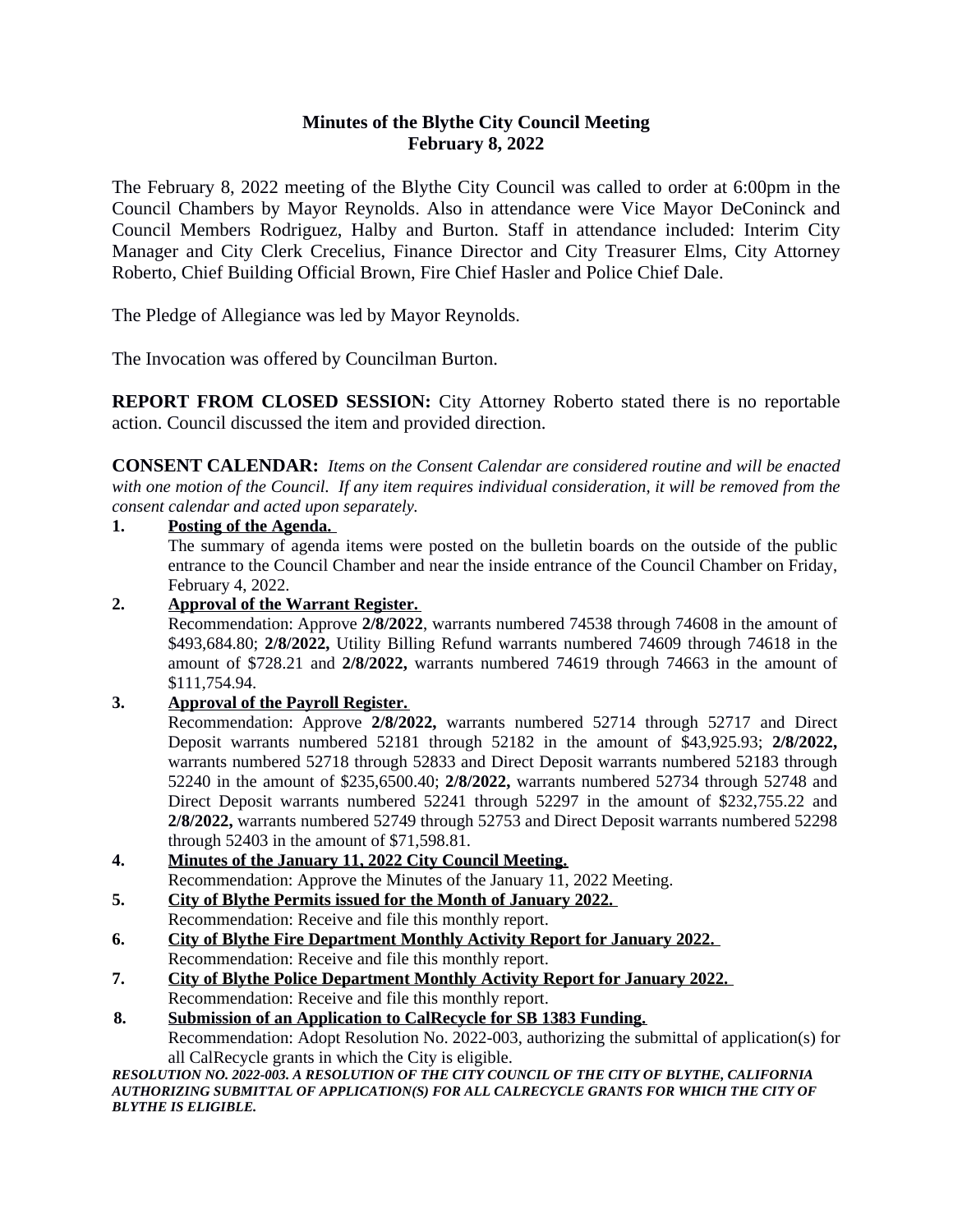No public comment. Councilman Rodriguez moved approval of the Consent Calendar. The motion was seconded by Councilman Burton with a unanimous aye vote.

# **PUBLIC HEARING:**

**Categorical Exemption- SAC Health Care Facility Project.** Interim City Manager Crecelius stated SAC Health System proposes to renovate an existing vacant office building to be used as a health care facility. The 2.16-acre project site is located at 500 N. Broadway. The west side of the building will be owner occupied space with a new open floor plan to create medical offices for family medicine, pediatrics, and supporting departments. The layout of the east side of the building will remain as is, except for ADA improvements. The applicant proposes to develop in two phases. Phase I consists of use of the clinic in its current state. Phase II consists of major construction on the west end of the building as well as ADA improvements and upgrades to the parking lot, landscaped areas, and exterior lighting. Based upon information contained in the administrative record and review of CEQA Guidelines, the City has determined that the SAC Health System Health Care Facility project has no conditions as defined in CEQA Guideline 15300.2 that would make it ineligible for the applicable categorical exemptions. The proposed development qualifies for a Categorical Exemption as redevelopment of an existing structure and replacement and reconstruction of existing structure. Therefore, subsequent to the Public Hearing, it is recommended Council adopt a Notice of Exemption- Existing Facilities and Reconstruction of an existing building for the SAC Health System's Health Care Facility project located at 500 N. Broadway in Blythe, CA 92225 and direct staff to file the Notice of Exemption with the County Clerk.

No public comment. Councilman Rodriguez moved approval of staff's recommendation. The motion was seconded by Vice Mayor DeConinck with a unanimous aye vote.

## **NEW BUSINESS:**

**Letter of Public Convenience and Necessity- Karma's Calling, LLC.** Councilman Halby recused himself from the discussion due to a perceived conflict of interest. Interim City Manager Crecelius stated Karma's calling, located at 221 W. Hobsonway has an active type 47 on sale general license for eating places issued by the ABC. Karma's calling would like to exchange the Type 47 license for a Type 48 ABC license. A Type 48 License is an on-sale general license for public premises such as a bar or night club. Food service is not required with the type 48 license. Karma's calling is in Census Tract 461.02 which currently has five active onsale licenses at four locations. One license is currently allowed within the census tract. As Karma's calling is exchanging their license, no additional license types will be issued within the census tract. The number will remain at 5 active licenses within the tract at four locations. The issuance of this license is a necessity for this operator and to the public as Karma's is one of the few places in Blythe where patrons may consume beer, wine, and distilled spirits in a venue other than a restaurant. As such, Council may make the finding of a public convenience and necessity. Therefore, it is recommended Council approve the draft letter supporting the issuance of an On-Sale General- Public Premises Type 48 ABC License withing Census Tract 461.02 to Karma's Calling, LLC located at 221 W. Hobsonway with full knowledge of the undue concentration provisions as outlined by the ABC.

No public comment. Councilman Rodriguez moved approval of staff's recommendation. The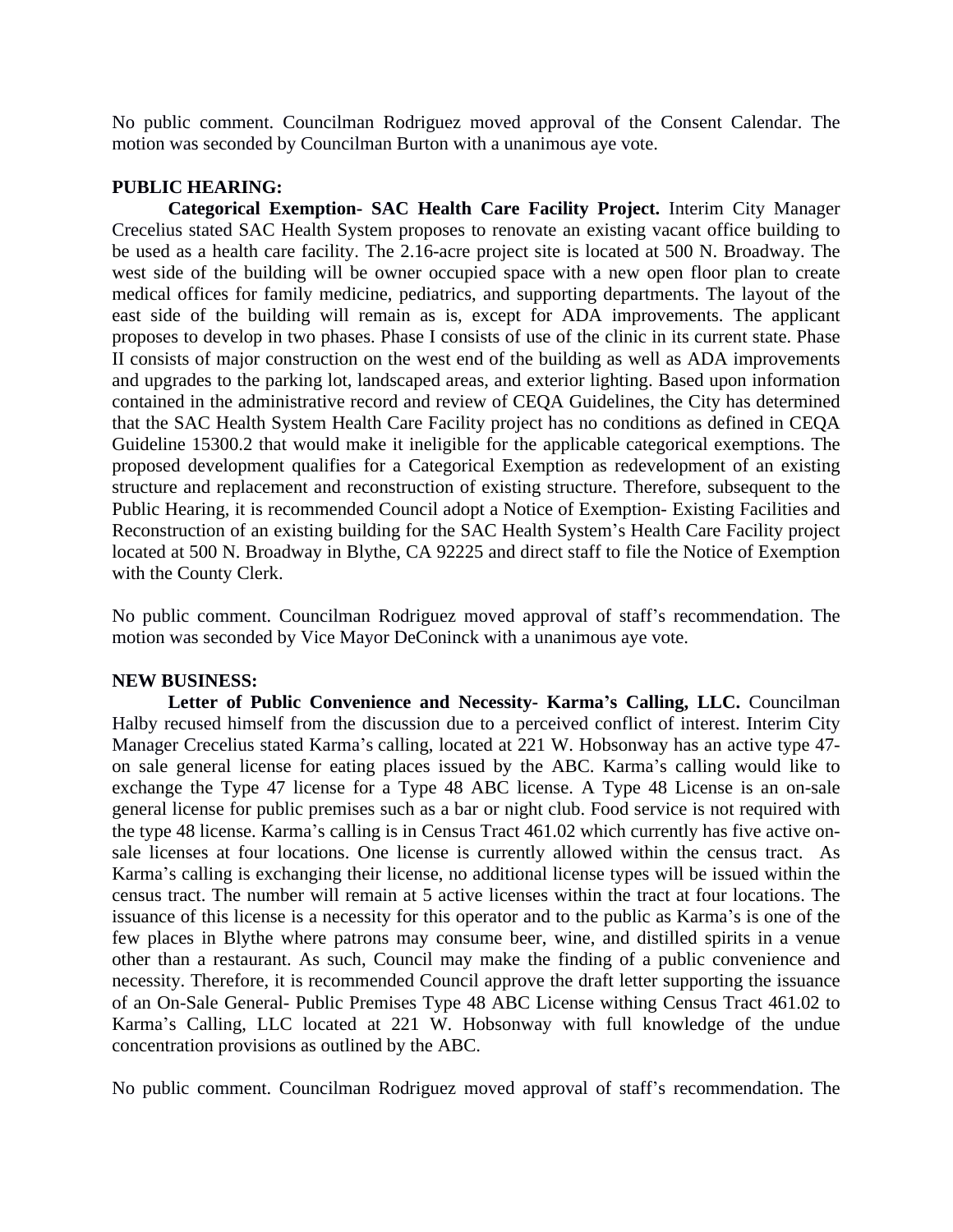motion was seconded by Councilman Burton with a unanimous vote from members Reynolds, DeConinck, Rodriguez and Burton.

Councilman Halby rejoined the meeting.

**Fiscal Year 2021/22 Budget Amendment and Mid-Year Financial Report.** Finance Director Elms stated the City's annual budget is a financial plan based on information available at the time its prepared. As with any plan, changes and conditions may result in the need to modify the original budget. The Mid- year Report is derived from a review of the City's financial activity during the first two quarters of the fiscal year. This review provides an opportunity for the City to make necessary amendments to its original revenue and expenditure projections to better align the budget to actuals. At Mid-year, the General Fund has recorded 42% of projected revenue and expanded 57% of its adopted budget. Revenue estimates are developed based on historical data, trends, and actual receipts. Tax revue is the largest portion of the General Fund's revenue. 65% of the General Fund's revenue is derived from the City's Sales tax, VLF, Property tax and Transient Occupancy tax. Sales tax alone is 31% of the 65% of tax revenue. Mid-year review of actuals shows these revenue streams are performing better than expected. Based on receipt timing for the top 4 revenue sources, actual receipts at mid-year are typically at 20% of projections. They are currently trending at 37%, 17% above average. Fiscal Year 2021/22 is the first full year of Measure K, an additional 1% of sales tax. Despite it only being effective 9 of 12 months in 2021, revenues were far better than anticipated at just above \$2 million. This was 20% above the amended budget. Based on timing of distributions from the State, actual revenue received at mid-year would typically average 33%. However, actuals are trending at 67% or \$1.16 million; indicating that Measure K is trending well above forecast. As data develops, budget to actuals should stabilize. In addition, other revenue sources are trending at or above target. Based on the Mid-year review, staff is recommending amendments to revenues as identified in Exhibit A, attached. The amendments will account for increases in Measure K, Sales tax, MLV fees, grant funds and other miscellaneous revenue sources of the General Fund. The amended General Fund Revenue budget is proposed at \$12.21 million, excluding transfers for a net increase of \$585,000. As you are aware, the General Fund supports many of the day-to-day operations of the City including police, fire, community development, streets, parks and recreation. Although not all expenditures follow a straight-line spending patter, operating expenditures should track close to 50% of the budget at midyear. Mid-year expenditures are at 57% with General Government expenditures being the primary factor. General Government expenditures usually track at 75% or greater due to the timing of lump sum pension, liability and debt payments. This makes it look like expenditures overall are trending higher than they are. Total year end expenditures for all departments are anticipated to come under budget at a margin of 4%. As indicated in Exhibit A, staff is proposing minor amendments to appropriations in the General Fund. The amended General Fund expenditure budget is proposed at 10.193 million. Excluding transfers, the net increase is \$158,000. Appropriations for operating transfers out proposes an increase of \$45,000. The Mid-year budget review shows no indication of major variances in the water or sewer enterprise funds as indicated in the attached Mid-year budget report. Exhibit A does provide for proposed budget amendments to other funds including Measure A and Capital Streets from known cost changes in budgeted street projects. The amendment includes revenue received from the City's first allocation of ARPA Funding and amendments to the City's Risk Management Fund for an increase in liability program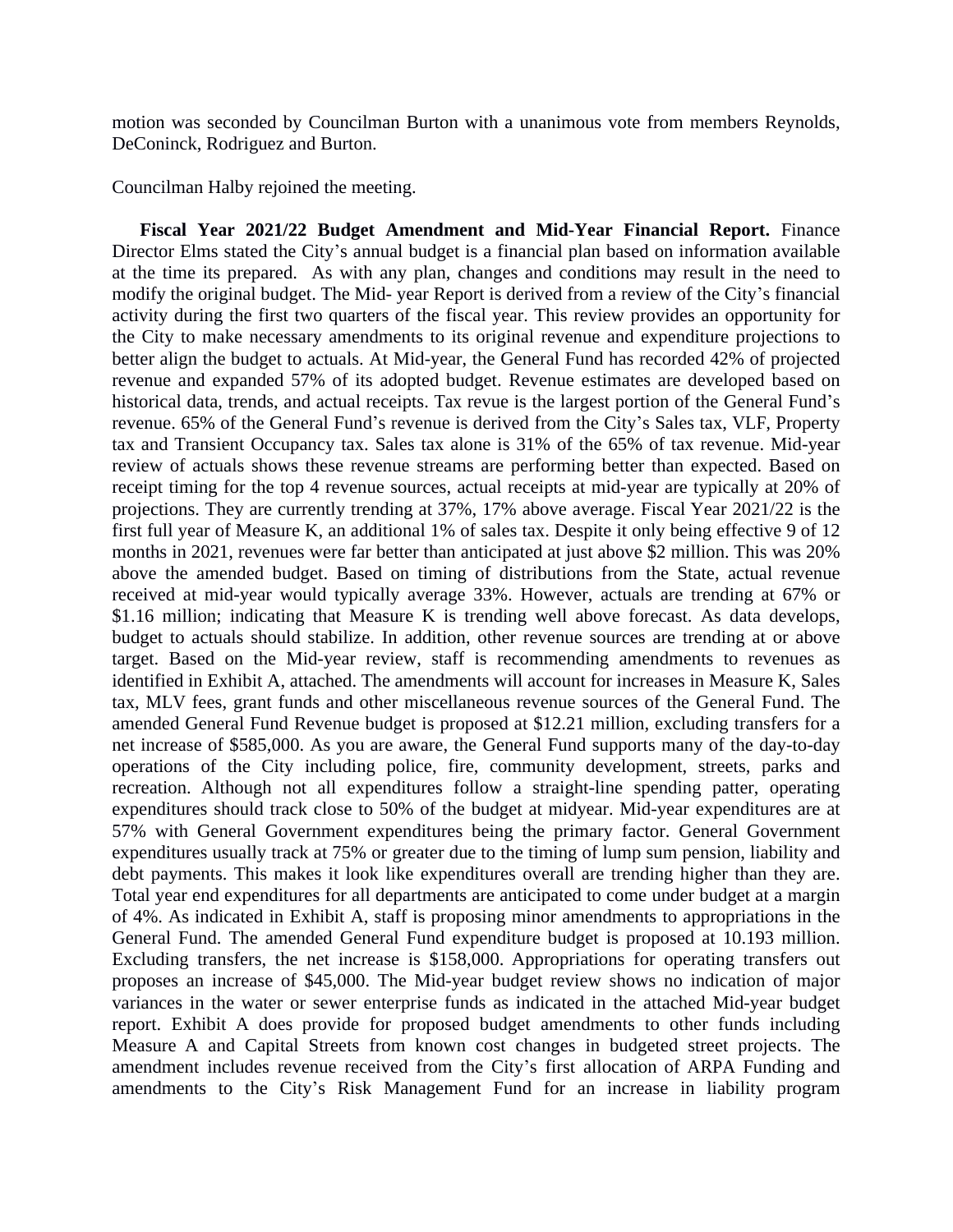assessments. It is recommended Council receive and file the Mid-year report and adopt Resolution No. 2022-004, amending the FY 21/22 Budget as referenced in Exhibit A.

Mayor Reynolds thanked the Community again for the passage of Measure K. We still have a hill to climb, but this helps.

No public comment. Vice Mayor DeConinck moved approval of Resolution No. 2022-004. The motion was seconded by Councilman Burton with a unanimous aye vote.

#### *RESOLUTION NO. 2022-004. A RESOLUTION OF THE CITY COUNCIL OF THE CITY OF BLYTHE, CALIFORNIA AMENDING THE OPERATING AND CAPITAL BUDGET FOR FISCAL YEAR 2021-2022.*

**Housing Element Update.** Interim City Manager Crecelius stated since 1969, California has required that all local governments adequately plan to meet the housing needs of everyone in the community. Local governments meet this requirement by adopting housing plans as part of their General Plan. The City's Housing Element was last updated in 2014, with a period of 2013 through 2021. The City released a Request for Proposals for the preparation of the  $6<sup>th</sup>$  Cycle Housing Element Update on December 1st. Proposals were received from The Holt Group in the amount of \$63,000, Realty Planners Group, Inc. in the amount of \$59,850 and Willdan in the amount of \$115,765. After a review of the proposals submitted, staff determined the Holt Group was the responsive bidder due to their qualifications and experience working in rural communities in Southern California. They are also vastly familiar with the City of Blythe, having completed numerous engineering and planning projects in the City. It is recommended Council authorize the Interim City Manager to execute Agreement No. 2022-006 A between the City and The Holt Group and issue a purchase order in an amount not to exceed \$63,000 for preparation of the City's 6th Cycle Housing Element Update.

Public comment. Lindsay Holt of the Holt Group thanked Council for the opportunity to provide planning services to the City.

Councilman Rodriguez moved approval of Agreement No. 2022-006. The motion was seconded by Councilman Burton with a unanimous aye vote.

**San Luis Way Street Rehabilitation Project.** Interim City Manager Crecelius stated Council adopted the budget with Measure A funds for the rehabilitation of San Luis Way from Barnard to Wisconsin Street. In December, the City released an Invitation for Proposals for the Project. Bids were received from Rove Engineering in the amount of \$385,365, Pyramid Construction in the amount of \$430,808.79 and Granite Construction in the amount of \$411,114. After a review of the proposals submitted, Rove was deemed the responsive and responsible bidder. It is therefore recommended Council authorize the Interim City Manager to execute Agreement No. 2022-007 A with Rove Engineering, Inc. contingent upon all bonds and proper contract documents being fully executed to the satisfaction of the City Attorney; issue a purchase order to Rove Engineering, Inc. in an amount not to exceed \$385,365, authorize \$35,000 for contingencies, project inspection and engineering services, authorize the Interim City Manager to approve change orders during construction not exceeding \$15,000, authorize the Interim City Manager to enter into Agreement No. 2022-008 with the Holt Group for construction surveying